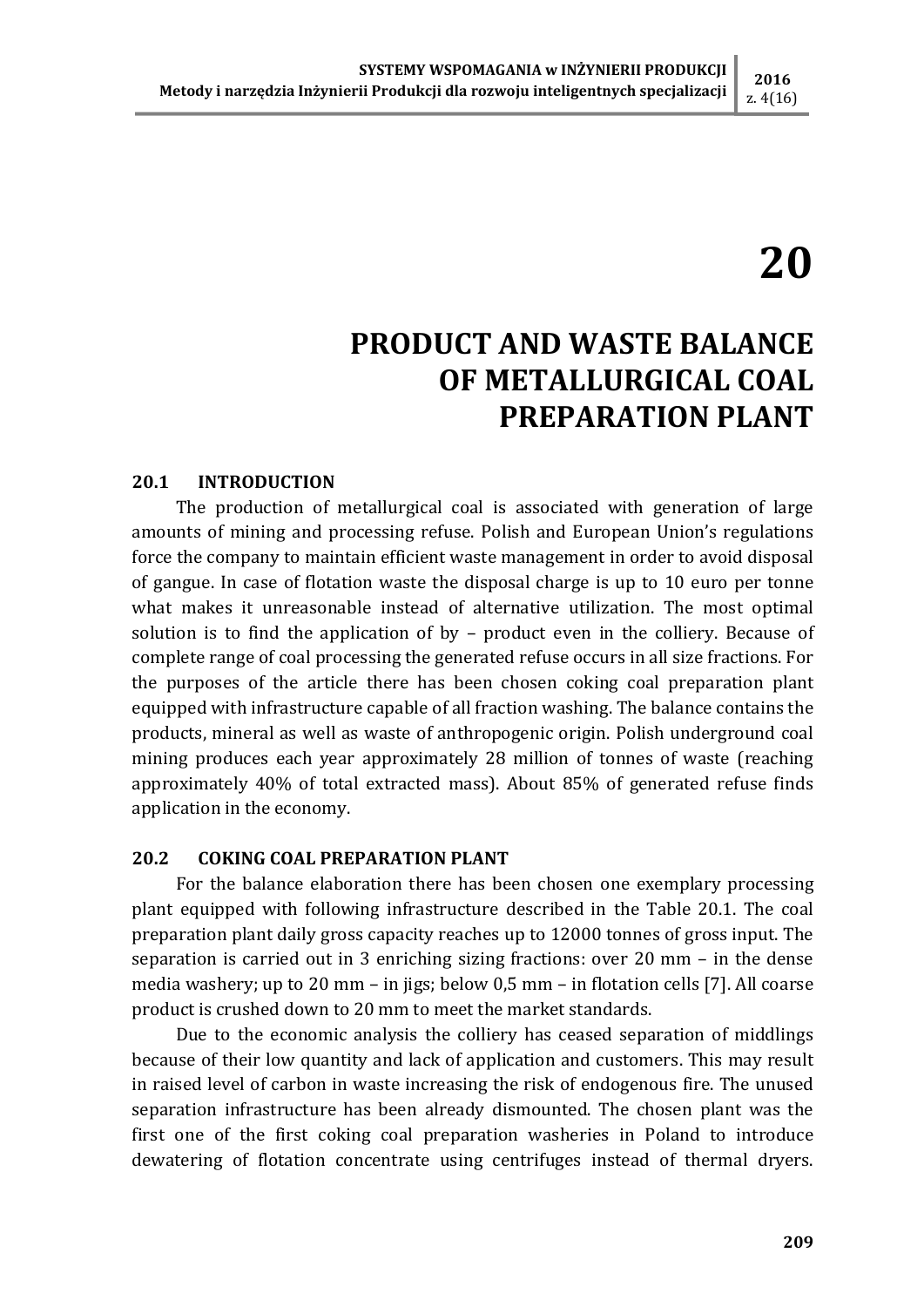Thanks to the innovative use of filter press, the recovery of sedimentary product in effluent has reached even 150 tonnes daily.

| Gross run-of-the-mine output tonnes/day |                 |                      | 6000-12000                                                                                                                           |  |
|-----------------------------------------|-----------------|----------------------|--------------------------------------------------------------------------------------------------------------------------------------|--|
| Unit                                    | Capacity<br>t/h | Number<br>of systems | Description                                                                                                                          |  |
| Primary screen                          | 1600            | 2                    | Feed over 200 mm is directed to manual<br>separation of undesired items, then to Bradford<br>breakers to discharge coarse sandstone. |  |
| Preliminary<br>classifier               | 900             | 4                    | Division of feed into sizing classes < 20 mm<br>and $> 20$ mm                                                                        |  |
| Dense media<br>separators               | 325             | 2                    | Gravity separation in solution of water and<br>magnetite. Dewatering carried out in sieves.                                          |  |
| Jigs                                    | 475             | 2                    | Dewatering carried out in centrifugal sieve<br>and centrifuges.                                                                      |  |
| <b>Flotation cells</b>                  | 140             | 6                    | Dewatering in screenbowl centrifuge                                                                                                  |  |
| Sedimentary<br>product recovery         | 10              |                      | Recovery of sediment in water discharge from<br>flotation concentrate dewatering                                                     |  |
| Loader                                  | 1200            |                      | Railway and road transport                                                                                                           |  |

Table 20.1 Coal mine and its processing plant description

Source: Own elaboration.

The main product of plant is characterized by low ash content (up to 8%), moisture (up to 10,5%), sulfur (up to 0,5%) and good coking parameters according to global market. The sizing fraction of final product is below 20 mm. Recovered sedimentary product due to its higher ash content (more than 12%) is not intended to use in metallurgical coal blend. Only 2 basic products offered on market allow to simplify the balance of concentrate and waste which is more complicated in case of thermal coal mines in Poland. This is caused by different needs of individual customers on market. Balance is simplified only to solid material, so the water flow and discharge as well as hydraulic infrastructure has not been considered [9, 10].

Beside the conventional coal products, the colliery additionally sells certified construction aggregates produced from refuse generated by dense media separators and jigs. The biggest benefit of this activity is not the profit but avoiding the landfill charges. The next chapter shows the input and output data from the mentioned coal preparation plant.

#### 20.3 PRODUCT AND WASTE BALANCE

The Figure 20.1 presents the conducted product and waste balance including their flow. Because of run-of-the-mine coal variability the quantities and its quality of streams may differ in time.

Usually the coarse and middle-sized waste tailings are delivered by trucks to final destination. In this colliery fine-grained flotation rejects are returned to the excavations where they are used as a filling of gob areas. The injection installation utilizes also the fly ashes from power plants to produce the seal blend intended for underground use [3]. The description of components presented in the Figure 20.1 is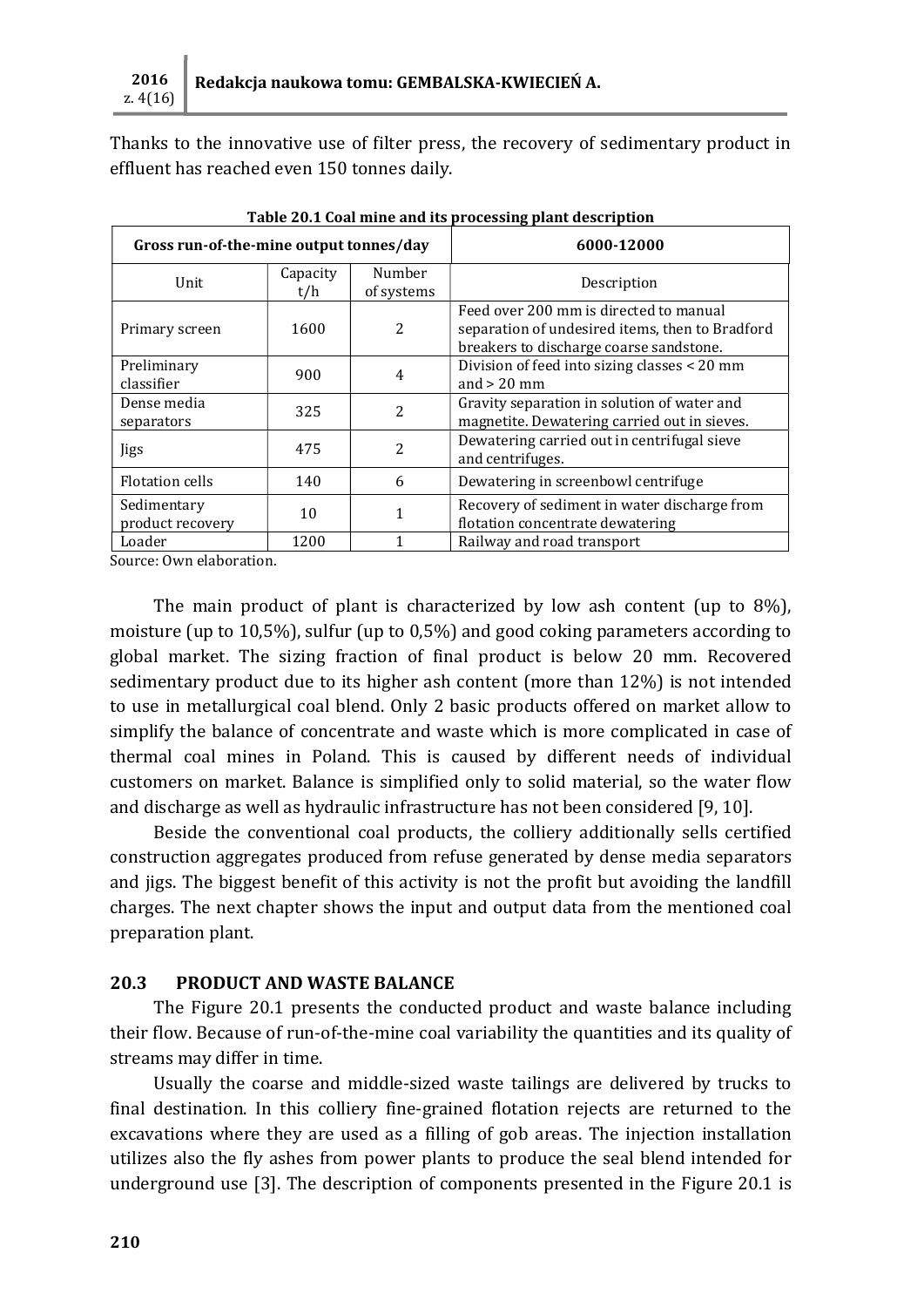included in the following Table 20.2. For the balance purposes – the daily run-of-themine output has been defined as 10000 which is the ordinary value.



Fig. 20.4 Product and waste balance scheme in exemplary metallurgical coal mine Source: Own elaboration.

In this case the product/waste ratio is about 80/20, the run-of-the-mine coal is reported to contain from 15 to 25% of tailings which seems to be good result in longwall mining. The annual mass of generated tailings reaches 50 thousand tonnes during production of circa 200 thousands of tonnes. There are three types of generated waste in underground coal mining in Poland is divided into codes [1]:

01 01 02 – wastes from mineral non-metalliferous excavation,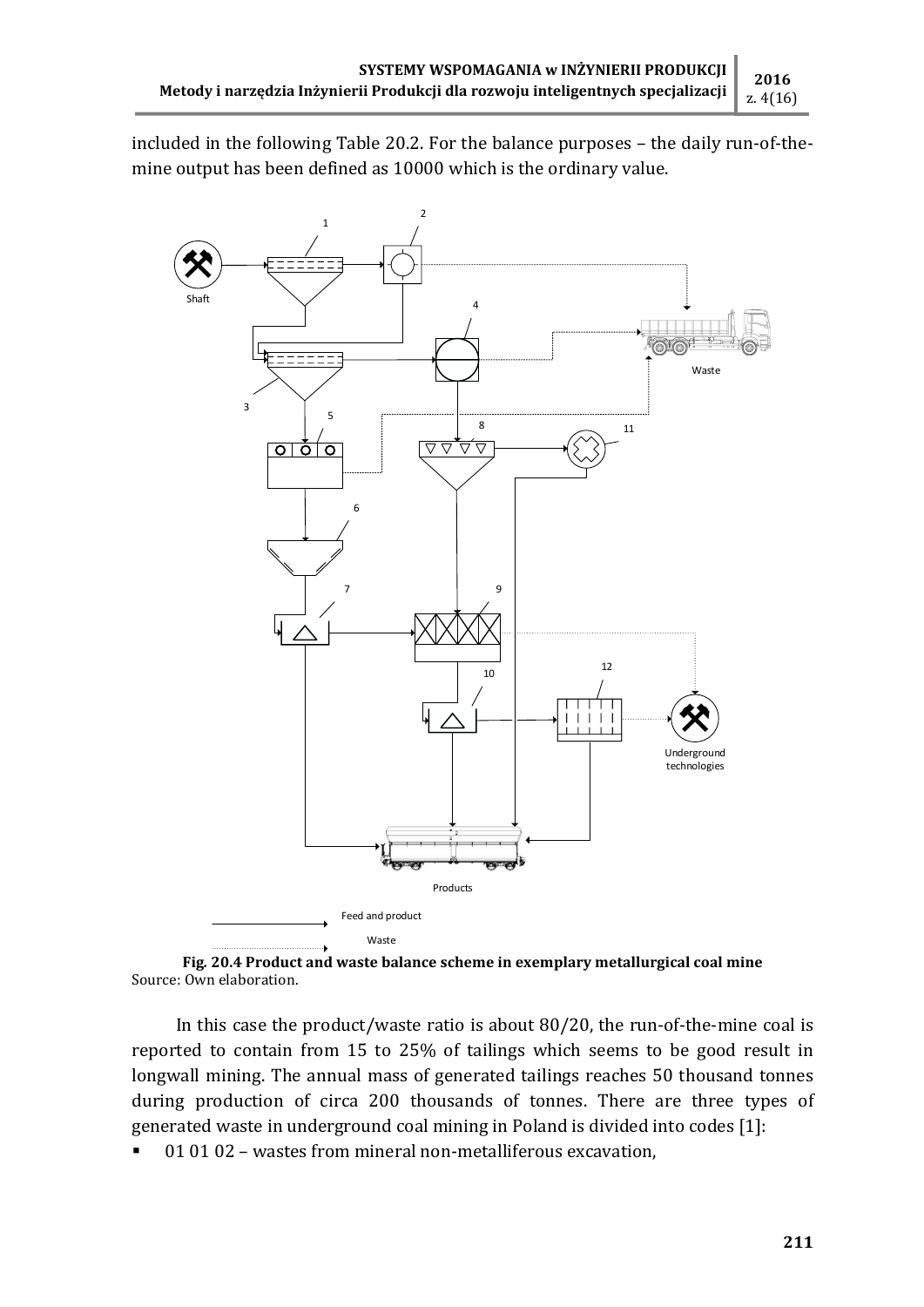

- 01 04 12 tailings and other wastes from washing and cleaning of minerals other than those mentioned in 01 04 07 and 01 04 11 (hazardous waste, rock salt and potash),
- 01 04 81 waste from flotation.

|         |                                                                  | tonnes/day        |                         |                              |  |
|---------|------------------------------------------------------------------|-------------------|-------------------------|------------------------------|--|
| No.     | <b>Processing unit</b>                                           | <b>Feed input</b> | Final<br>product output | <b>Final</b><br>waste output |  |
| 1       | Preliminary screen                                               | 10000             |                         |                              |  |
| 2       | Bradford breaker                                                 |                   |                         | 200                          |  |
| 3       | Classifier                                                       | 9800              |                         |                              |  |
| 4       | Dense media separator (2-product)                                | 2800              |                         | 700                          |  |
| 5       | Jig (2-product)                                                  | 7000              |                         | 800                          |  |
| 6       | Centrifugal dewatering screens                                   | 6200              | 5000                    |                              |  |
| 7       | Dewatering centrifuge                                            |                   |                         |                              |  |
| 8       | Dewatering screens of dense media<br>product                     | 2000              |                         |                              |  |
| 9       | <b>Flotation cells</b>                                           | 1300              |                         | 300                          |  |
| 10      | Flotation concentrate dewatering<br>centrifuge                   | 1000              | 800                     |                              |  |
| 11      | Dense media product breaker                                      | 2000              | 2000                    |                              |  |
| 12      | Filter press - flotation product<br>dewatering filtrate recovery | 200               | 150                     | 50                           |  |
| Summary |                                                                  |                   | 7950                    | 2050                         |  |

Table 20.2 Description of the Figure 1 and quantitative product/waste balance

Source: Own elaboration.

Because of integrated conveyor transport underground the 01 01 02 is not present in this colliery (In Polish mining waste of this genre represent only a few percent of whole). The vast majority is classified as 01 04 12 tailings. It is good to mention that in addition to mineral waste during the coal treatment processes and the manual beneficiation following metal and non-metal materials are being collected:

- wood 20 tonnes/month,
- steel 15 tonnes/month,
- rubber and plastics 15 tonnes/month.

Such impurities may cause severe damage and breakdown of infrastructure if they are not removed from the final product – they are responsible for instance for blocking chutes. The non-mineral waste collection is organized by external companies. As it was mentioned before the mining companies are forced to deal with generated tailings. In the best scenario they avoid producing them or find the right application in the economy.

#### 20.4 APPLIED WAYS OF UTILIZATION OF GENERATED WASTE

The Table 20.3 presents the chosen ways of utilization of generated rejects in the metallurgical coal mine. Some of them used to be applied in the industry but has been discontinued especially for economic and technological reasons.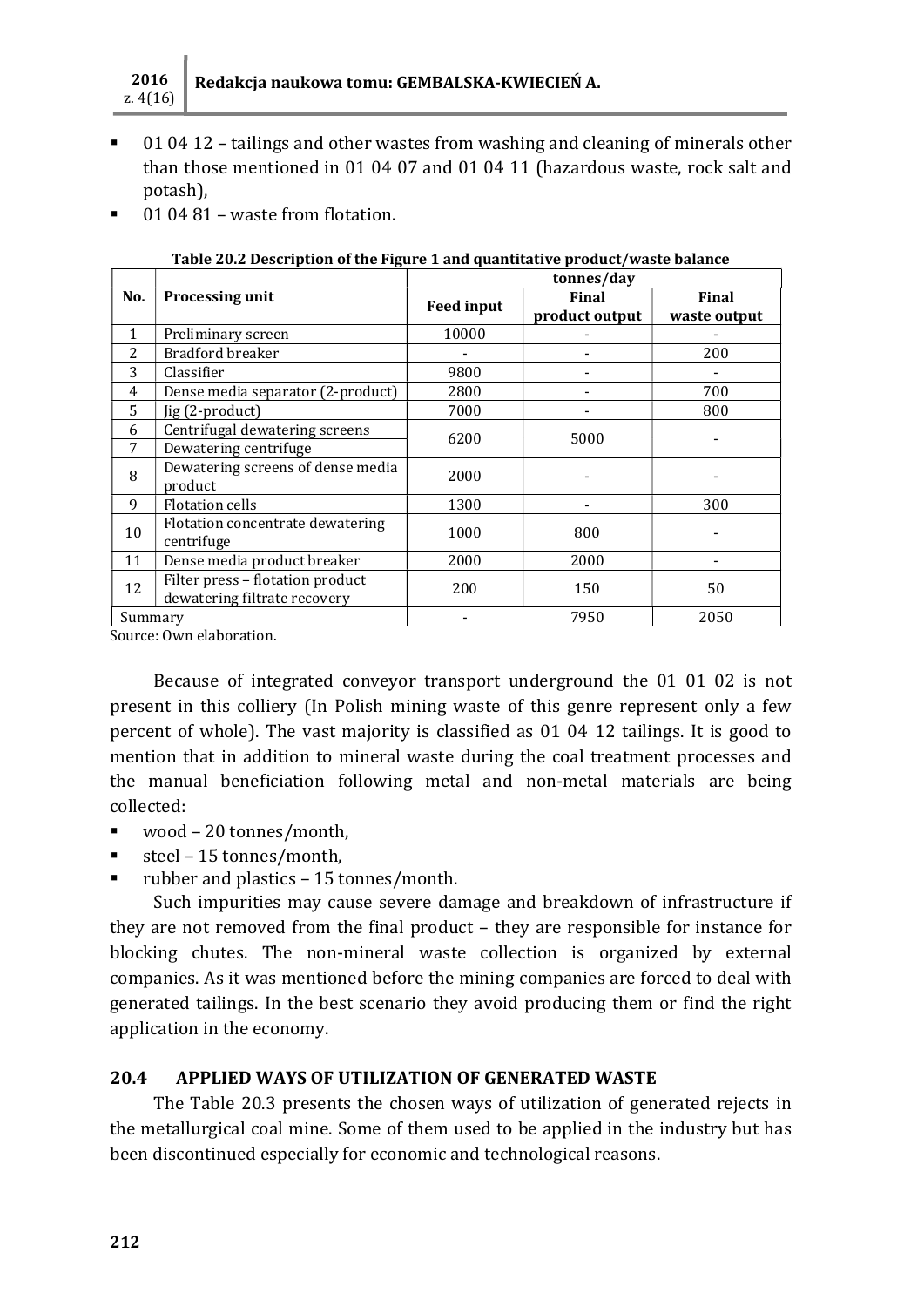|                                          | rabic Loid Ghosch ways or atminition or generated rejects in a comery | <b>Waste code</b> |          |
|------------------------------------------|-----------------------------------------------------------------------|-------------------|----------|
| Group                                    | <b>Ways of utilization</b>                                            | 01 04 12          | 01 04 81 |
|                                          | Backfilling the excavations                                           | O                 |          |
|                                          | Longwall gobs sealing                                                 | П                 | п        |
| Underground technologies                 | Dry backfilling                                                       | $\circ$           | $\Box$   |
|                                          | Hydraulic backfilling                                                 | П                 | O        |
|                                          | Civil works (railroads, highways)                                     | ▬                 | $\Box$   |
| Civil engineering                        | Hydrotechnical engineering                                            |                   | П        |
|                                          | Remediation and reclamation                                           |                   | $\Box$   |
|                                          | Aggregate production                                                  | $\blacksquare$    | $\Box$   |
| Construction and industrial<br>materials | Cement production                                                     | $\Box$            | $\Box$   |
|                                          | <b>Building ceramics</b>                                              | $\circ$           | O        |
|                                          | Sulfur recovery from pyrite                                           | П                 | $\Box$   |
|                                          | Waste incineration                                                    | $\Box$            | $\Box$   |
| Fuel recovery                            | Waste coal recovery                                                   | П                 | П        |
|                                          | Alternative fuel                                                      | П                 | П        |
|                                          | Landfilling                                                           | $\blacksquare$    | П        |
| Disposal                                 | Disposal in settling ponds                                            | П                 | O        |

Table 20.3 Chosen ways of utilization of generated rejects in a colliery

Source: Own elaboration based on [2, 4, 5, 6, 8].

Legend:  $\Box$  – not applied,  $\blacksquare$  – applied,  $\blacksquare$  – discontinued

In this example the majority of coarse and middle-sized waste is utilized in civil engineering. The fine rejects are returned underground to backfill already fallen gobs preventing from endogenous fire.

#### 20.5 SUMMARY

In presented case there are hardly any deposited waste in the surroundings of mine. Processing of all sizing fractions of coking coal contributes into generation of fine waste which seems to be convenient to use in underground technologies. The thermal coal mines in Poland use external industrial waste to do so. Lack of middlings separation increases the coal content in waste what may cause serious problems if there are applied in civil engineering. The same issue is regarding to flotation waste which is rich in carbon. Anyway the coal companies should be looking for any new ways of waste utilization not only to get away from the fines and charges. The presented balance is the quantitative/qualitative analysis of waste management in particular plant.

#### **REFERENCES**

- [1] 2000/532/EC: Commission Decision of 3 May 2000 replacing Decision 94/3/EC establishing a list of wastes pursuant to Article 1(a) of Council Directive 75/442/EEC on waste and Council Decision 94/904/EC establishing a list of hazardous waste pursuant to Article 1(4) of Council Directive 91/689/EEC on hazardous waste (notified under document number C(2000) 1147), Text with EEA relevance, 2000.
- [2] Z. Gruszka and K. Pruciak-Karasek, "Zagospodarowanie odpadów poprodukcyjnych – górniczych w Jastrzębskiej Spółce Węglowej SA, zakres działań oraz nowe obowiązki wynikające z wdrożenia ustawy o odpadach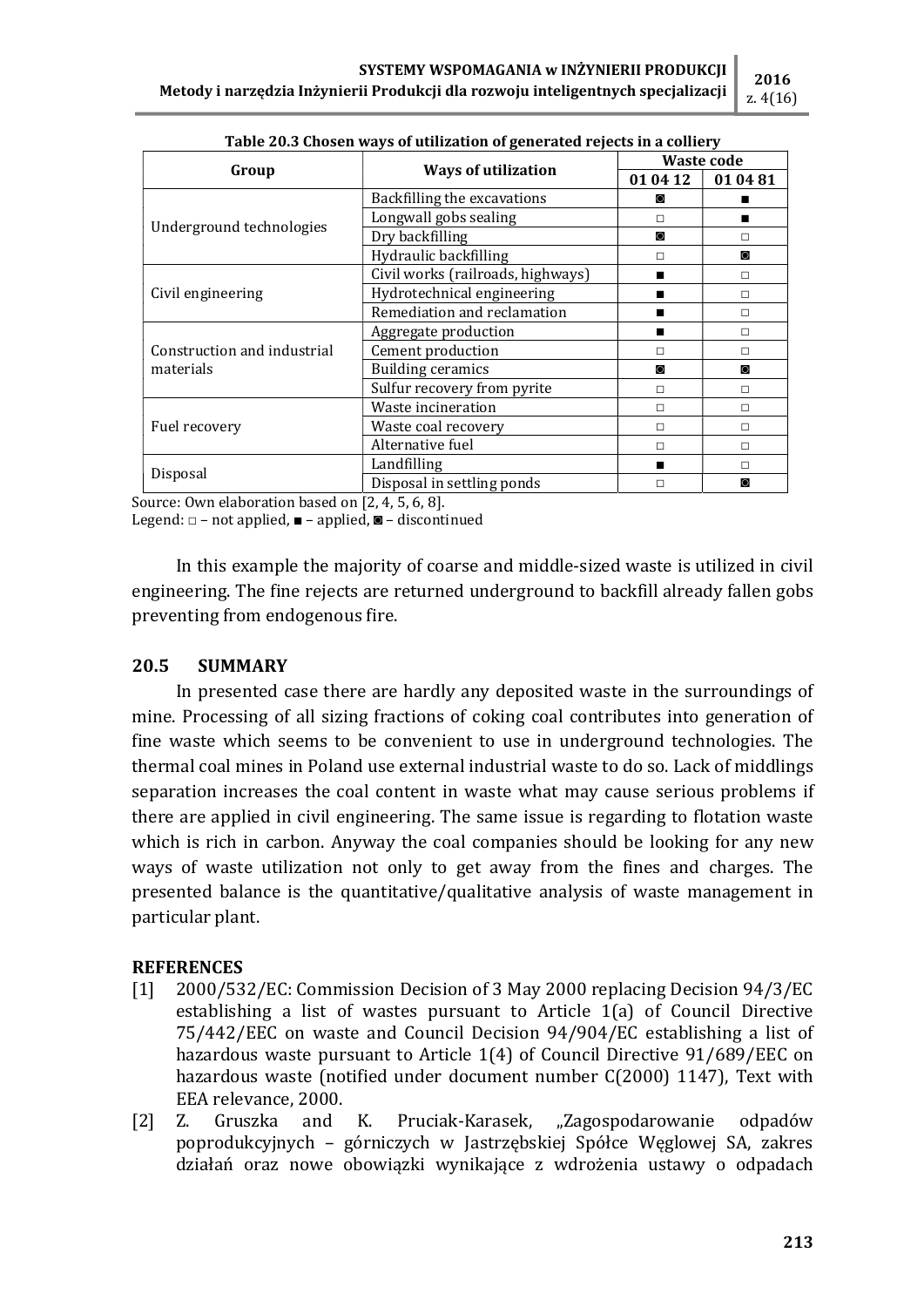wydobywczych", in XXV Jublieuszowa Konferencja – Zagadnienia surowców energetycznych i energii w gospodarce krajowej, Zakopane, Poland, 2011.

- [3] K. Hermann and K. Kurus, "Wybrane problemy logistyki odpadów drobnoziarnistych stosowanych w podziemnych technologiach górniczych", in Górnictwo – perspektywy, zagrożenia. Mechanizacja prac górniczych, W. Biały, J. Brodny and S. Czerwiński, Eds., Gliwice: P.A. Nova S.A., 2014, pp. 87-98.
- [4] K. Kurus, B. Białecka and P. Foitova-Dernerova, "Model systemu zagospodarowania odpadów z górnictwa węgla kamiennego w Górnośląskim Zagłębiu Węglowym", w Systemy Wspomagania w Inżynierii Produkcji. Jakość i bezpieczeństwo, J. Sitko i B. Szczęśniak, Eds., Gliwice: P.A. Nova S.A., 2014, pp. 131-142.
- [5] K. Kurus and B. Białecka, "Dobre praktyki zarządzania zakładem górniczym", Zeszyty naukowe Politechniki Śląskiej (s. Organizacja i Zarządzanie), z. 63a, 2012, pp. 51-64.
- [6] K. Kurus and K. Jaderko, "Zagospodarowanie odpadów pogórniczych w warunkach Śląska – szanse i zagrożenia", in Górnictwo węgla kamiennego. Inteligentne rozwiązania, K. Midor and K. Michalski, Eds., Gliwice: P.A. Nova S.A., 2015, pp. 97-105.
- [7] T. Laskowski et al., Poradnik górnika, tom V, Katowice: Wydawnictwo Śląsk, 1976.
- [8] J. Palarski, F. Plewa and Z. Mysłek, Odzysk i unieszkodliwianie odpadów w górnictwie podziemnym, Gliwice: Wydawnictwo Politechniki Śląskiej, 2012.
- [9] Methodology and specifications guide metallurgical coal, S&P Global Platts, A division of S&P Global, April 2016.
- [10] The Quality Prognosis of coking coal in the year 2016, Jastrzębska Spółka Węglowa S.A., 2016.